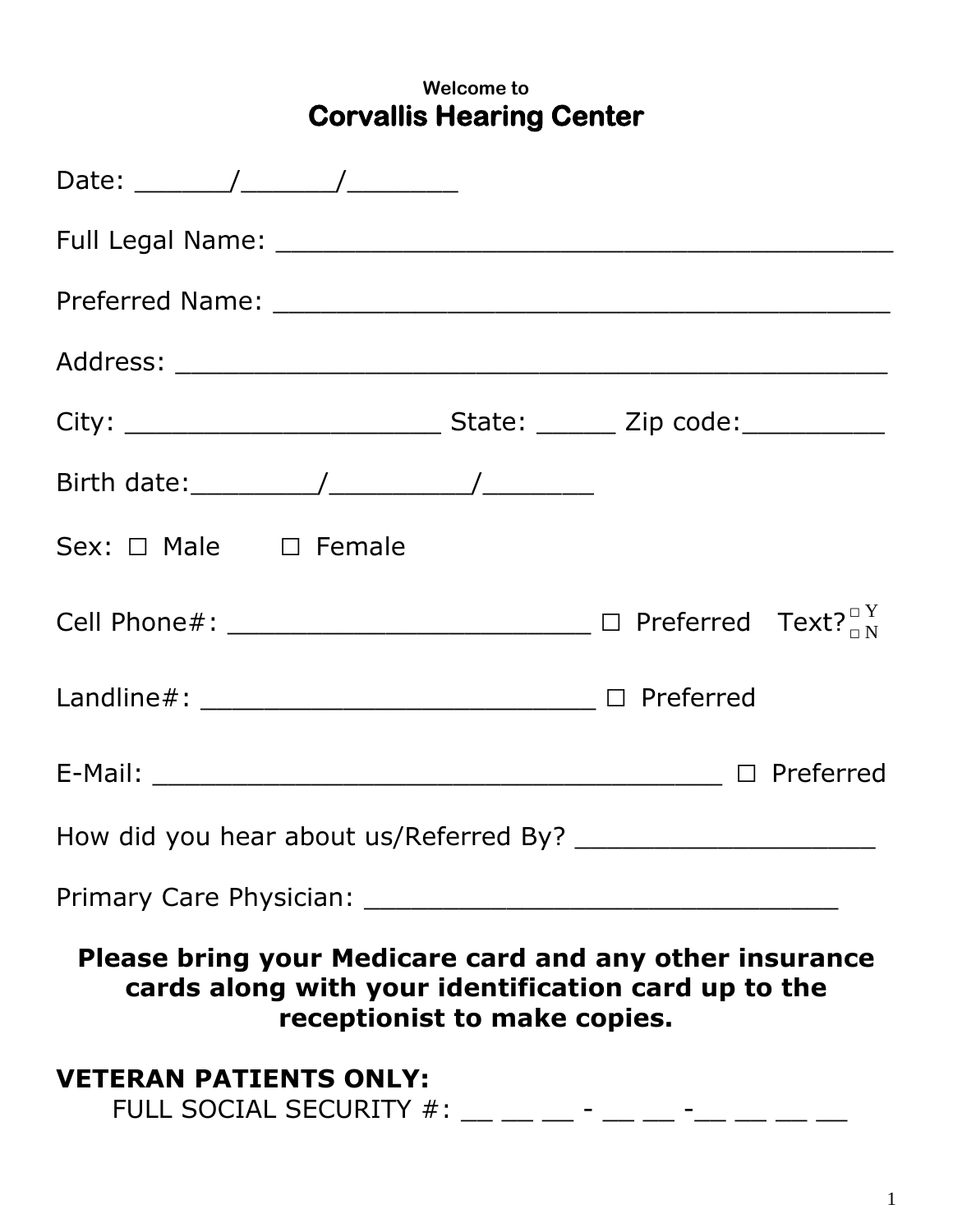## **Patient Financial Responsibility Form**

I understand and agree that I am financially responsible for all charges for any and all services rendered. This includes Comprehensive Audiological Testing, Hearing Aids, Cerumen Removal and Hearing Aid Services by the doctor or staff. These different procedures are subject to different coverage by your insurance company. Some of these charges may be covered by your insurance, and some may not.

Our office will contact your insurance company to determine if prior authorization is required for your scheduled procedure. If authorization is required, our office will complete the prior authorization process.

While we confirm your benefits as a courtesy to you, confirmation of benefits **is not a guarantee of payment** and that you are responsible for any unpaid balance that your insurance company deems your responsibility or that is "not billable" or "not allowed".

Certain procedures and charges that are deemed "not billable" or "not allowed" by your insurance company will be billed directly to you at the time of service. It will be your responsibility to pay the balance at the time of service. Our office does not bill your insurance company for procedures that are deemed "not billable" or "not allowed".

### **It is strongly recommended that patients check with their insurance plan to make sure that the provider is contracted with your insurance plan, and that the procedure and hearing aids are billable and allowable**.

I understand and agree that it is my responsibility to know if my insurance has any deductible, co-payment, co-insurance, out-of-network, usual and customary limit, prior authorization requirements or any other type of benefit limitation for the services I receive, and I agree to make payment in full. I agree to inform the office of any changes in my insurance coverage. If my insurance has changed or is terminated at the time of service, I agree that I am financially responsible for the balance in full. If I am a Medicare patient, I understand that I need to provide the office both my Medicare Health Insurance card and my ID card. If the office does not have the proper information for a secondary insurance, the secondary will not be billed. It will be my responsibility to pay the balance and then file a claim with the secondary for reimbursement. **Initial Initial Initial**

Please sign below to acknowledge that you have read this information and accept responsibility for all services rendered by Ron Leavitt, Au.D., Corvallis Hearing Center, and Hearing Assistance Technology, Inc., regardless of acceptance or denial by your insurance company. I acknowledge that payment is due when services are rendered or when my bill is received.

| Patient Name Printed: |  |
|-----------------------|--|
|                       |  |

Patient Signature\_\_\_\_\_\_\_\_\_\_\_\_\_\_\_\_\_\_\_\_\_\_\_\_\_\_\_\_\_\_\_\_\_\_\_\_\_\_\_\_\_\_\_\_ Date: \_\_\_\_\_\_\_\_\_\_\_

## **Corvallis Hearing Center/Hearing Assistance Technology, Inc.**

975 NW Spruce Ave, Suite 102, Corvallis, OR 97330 (541) 754-1377 (voice) (541) 754-9192 (fax)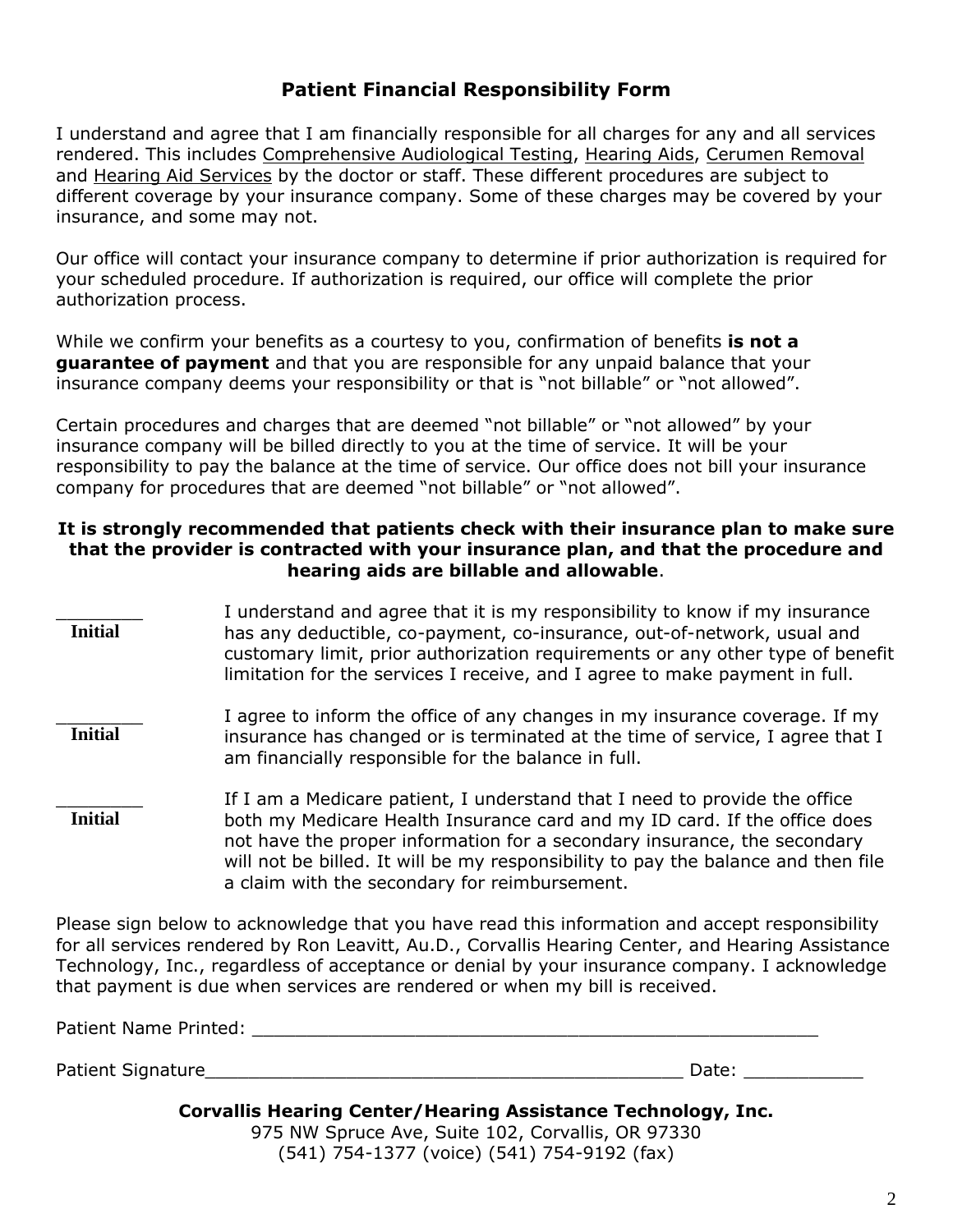# **Corvallis Hearing Center / Hearing Assistance Technology, Inc. NOTICE OF PRIVACY PRACTICES**

**THIS NOTICE DESCRIBES HOW HEALTH INFORMATION ABOUT YOU MAY BE USED AND DISCLOSED AND HOW YOU CAN GET ACCESS TO THIS INFORMATION.**

#### **PLEASE REVIEW IT CAREFULLY. THE PRIVACY OF YOUR HEALTH INFORMATION IS IMPORTANT TO US.**

#### *OUR LEGAL DUTY*

*We are required by applicable federal and state law to maintain the privacy of your health information. We are also required to give you this Notice about our privacy practices, our legal duties, and your rights concerning your health information. We must follow the privacy practices that are described in this Notice while it is in effect. This Notice takes effect 11/01/2009, and will remain in effect until we replace it.*

We reserve the right to change our privacy practices and the terms of this Notice at any time, provided such changes are permitted by applicable law. We reserve the right to make the changes in our privacy practices and the new terms of our Notice effective for all health information that we maintain, including health information we created or received before we made the changes

#### *USES AND DISCLOSURES OF HEALTH INFORMATION*

*We use and disclose health information about you for treatment, payment, and healthcare operations. For example:*

**Treatment:** We may use or disclose your health information to a physician or other healthcare provider providing treatment to you.

**Payment:** We may use and disclose your health information to bill you, your insurance or other responsible party for payment for services we provide to you.

**Healthcare Operations:** We may use and disclose your health information in connection with our healthcare operations. Healthcare operations include quality assessment and improvement activities, reviewing the competence or qualifications of healthcare professionals, evaluating practitioner and provider performance, conducting training programs, accreditation, certification, licensing or credentialing activities.

Your Authorization: In addition to our use of your health information for treatment, payment or healthcare operations, you may give us written authorization to use your health information or to disclose it to anyone for any purpose. If you give us an authorization, you may revoke it in writing at any time. Your revocation will not affect any use or disclosures permitted by your authorization while it was in effect. Unless you give us a written authorization, we cannot use or disclose your health information for any reason except those described in this Notice. **Signing this privacy policy DOES NOT give us authorization to disclose your information to anyone for any purpose. If you want us to disclose your information to another person or entity you will need to sign an additional document called a Medical Release Form.** 

**To Your Family and Friends:** We must disclose your health information to you, as described in the Patient Rights section of this Notice. We may disclose your health information to a family member, friend or other person to the extent necessary to help with your healthcare or with payment for your healthcare, but only if you agree that we may do so.

**Persons Involved In Care:** We may use or disclose health information to notify, or assist in the notification of (including identifying or locating) a family member, your personal representative or another person responsible for your care, of your location, your general condition, or death. If you are present, then prior to use or disclosure of your health information, we will provide you with an opportunity to object to such uses or disclosures. In the event of your incapacity or emergency circumstances, we will disclose health information based on a determination using our professional judgment disclosing only health information that is directly relevant to the person's involvement in your healthcare.

**Required by Law:** We may use or disclose your health information when we are required to do so by law.

**Abuse or Neglect:** We may disclose your health information to appropriate authorities if we reasonably believe that you are a possible victim of abuse, neglect, or domestic violence or the possible victim of other crimes. We may disclose your health information to the extent necessary to avert a serious threat to your health or safety or the health or safety of others.

**National Security:** We may disclose to military authorities the health information of Armed Forces personnel under certain circumstances. We may disclose to authorized federal officials health information required for lawful intelligence, counterintelligence, and other national security activities. We may disclose to correctional institution or law enforcement official having lawful custody of protected health information of inmate or patient under certain circumstances.